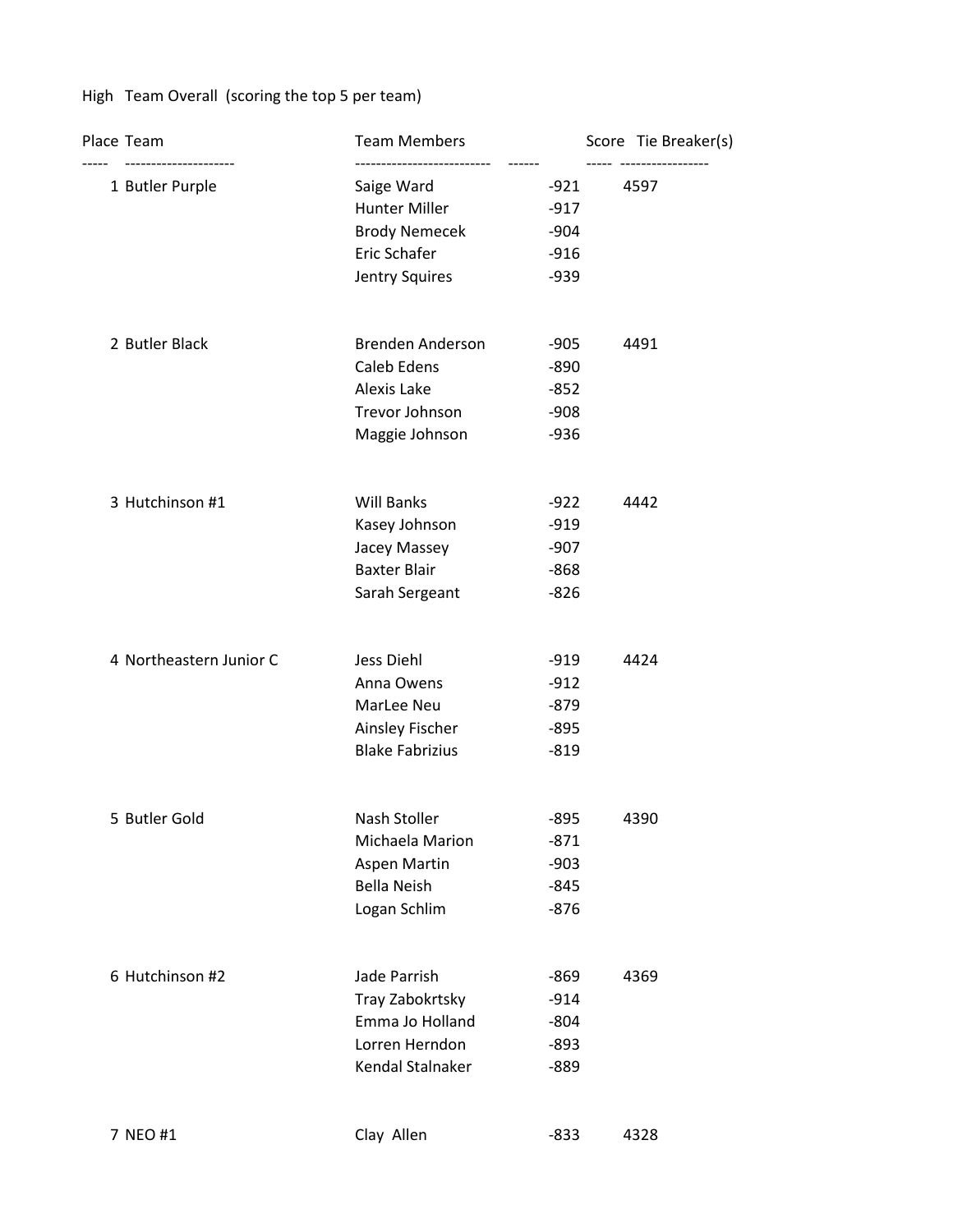|                          | <b>Fletcher Hennessy</b> | $-864$ |      |
|--------------------------|--------------------------|--------|------|
|                          | Hannah Blankenship       | $-892$ |      |
|                          | Paige Trumble            | $-878$ |      |
|                          | Eleeza Waggoner          | $-861$ |      |
|                          |                          |        |      |
| 8 NEO #2                 | <b>Trey Conley</b>       | $-852$ | 4245 |
|                          | Dalton Lee               | $-815$ |      |
|                          | Hunter Johnson           | $-852$ |      |
|                          | <b>Brooke Nowak</b>      | $-849$ |      |
|                          | Katilyn Cloud            | $-877$ |      |
|                          |                          |        |      |
| 9 Casper College Freshm  | McCoy Pace               | $-859$ | 4233 |
|                          | Justus Golding           | $-830$ |      |
|                          | Jules Smyth              | $-852$ |      |
|                          | Jake Sellman             | $-818$ |      |
|                          | Ashlynn Fennema          | $-874$ |      |
|                          |                          |        |      |
| 10 Casper College Freshm | Elizabeth Burger         | $-810$ | 4125 |
|                          | Savannah Peterson        | -823   |      |
|                          | Dani Werner              | $-858$ |      |
|                          | Audrey Hildebran         | -826   |      |
|                          | Libby Twitchell          | $-808$ |      |
|                          |                          |        |      |
| 11 Colby Community Colle | Jordan Ostemeyer         | $-760$ | 3982 |
|                          | Lakin Perry              | $-850$ |      |
|                          | Courtney Carr            | $-793$ |      |
|                          | Kassie Pechanec          | $-799$ |      |
|                          | <b>Weston Schmidt</b>    | $-780$ |      |
|                          |                          |        |      |
| 12 NCTA                  | Cassidy Frey             | $-746$ | 3729 |
|                          | Clayton Runkle           | $-764$ |      |
|                          | Audrey Brawner           | $-825$ |      |
|                          | Olivia Nyberg            | $-710$ |      |
|                          | Meghan Spahr             | $-684$ |      |
|                          |                          |        |      |
| 13 NECC Black            | Brayden Anderson         | $-774$ | 3693 |
|                          | <b>Brandy Happold</b>    | -748   |      |
|                          | Lindsi Hughes            | $-682$ |      |
|                          | Britney Kreikemeier      | $-710$ |      |
|                          | <b>Emerson Randa</b>     | $-779$ |      |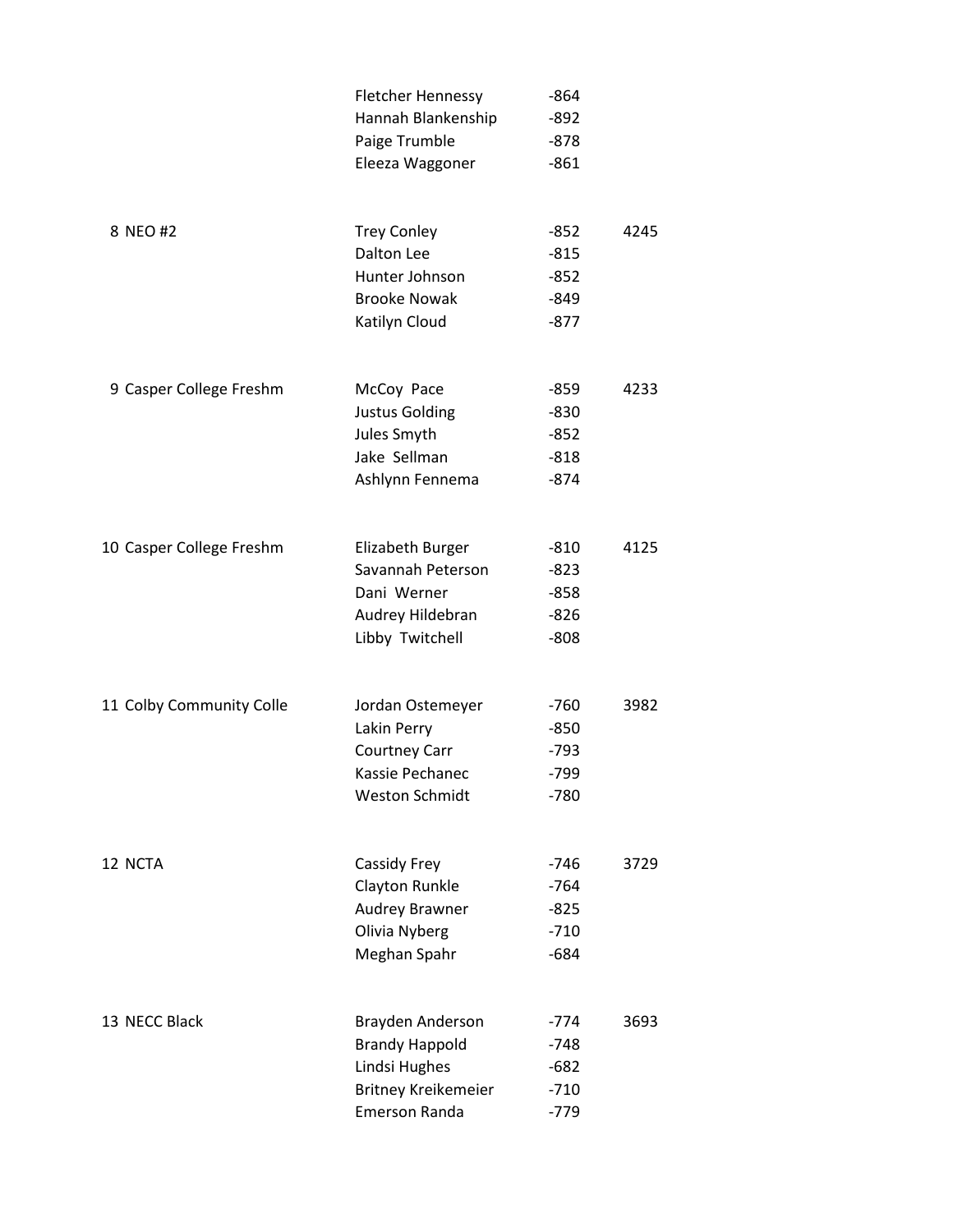| 14 Northern Oklahoma Col | <b>Tyler Gibson</b><br>Rebecca Deming<br>Colt Jones<br><b>Greyson Garrett</b> | $-863$<br>$-777$<br>$-869$<br>$-840$ | 3349 |
|--------------------------|-------------------------------------------------------------------------------|--------------------------------------|------|
| 15 Casper College Freshm | Megan Anspach<br>Paige Noble<br>Alison Mickelson                              | $-839$<br>$-823$<br>$-770$           | 2432 |
| 16 Cowley College        | Carl Lilja<br><b>Connor Collins</b><br><b>Martha Sanders</b>                  | $-713$<br>$-724$<br>$-797$           | 2234 |
| 17 NEO Alt               | Jake Butyenek<br>Paul Buehler                                                 | $-776$<br>$-825$                     | 1601 |
| 18 Hutchinson Alt        | Rylea Robinson<br><b>Madison Vaught</b>                                       | $-826$<br>$-753$                     | 1579 |
| 19 Eastern Wyoming Colle | Tim Love<br>Marcus Johnson                                                    | $-831$<br>$-694$                     | 1525 |
| 20 NECC Grey             | Jeremiah Lubben<br><b>Trenedy Jones</b>                                       | $-724$<br>$-737$                     | 1461 |
| 21 Butler Alt            | <b>Madison Wooderson</b>                                                      | $-844$                               | 844  |
| 22 Colby Community Colle | Cooper Ray                                                                    | -813                                 | 813  |
| 23 NCTA Alt              | Lexi Rice                                                                     | $-734$                               | 734  |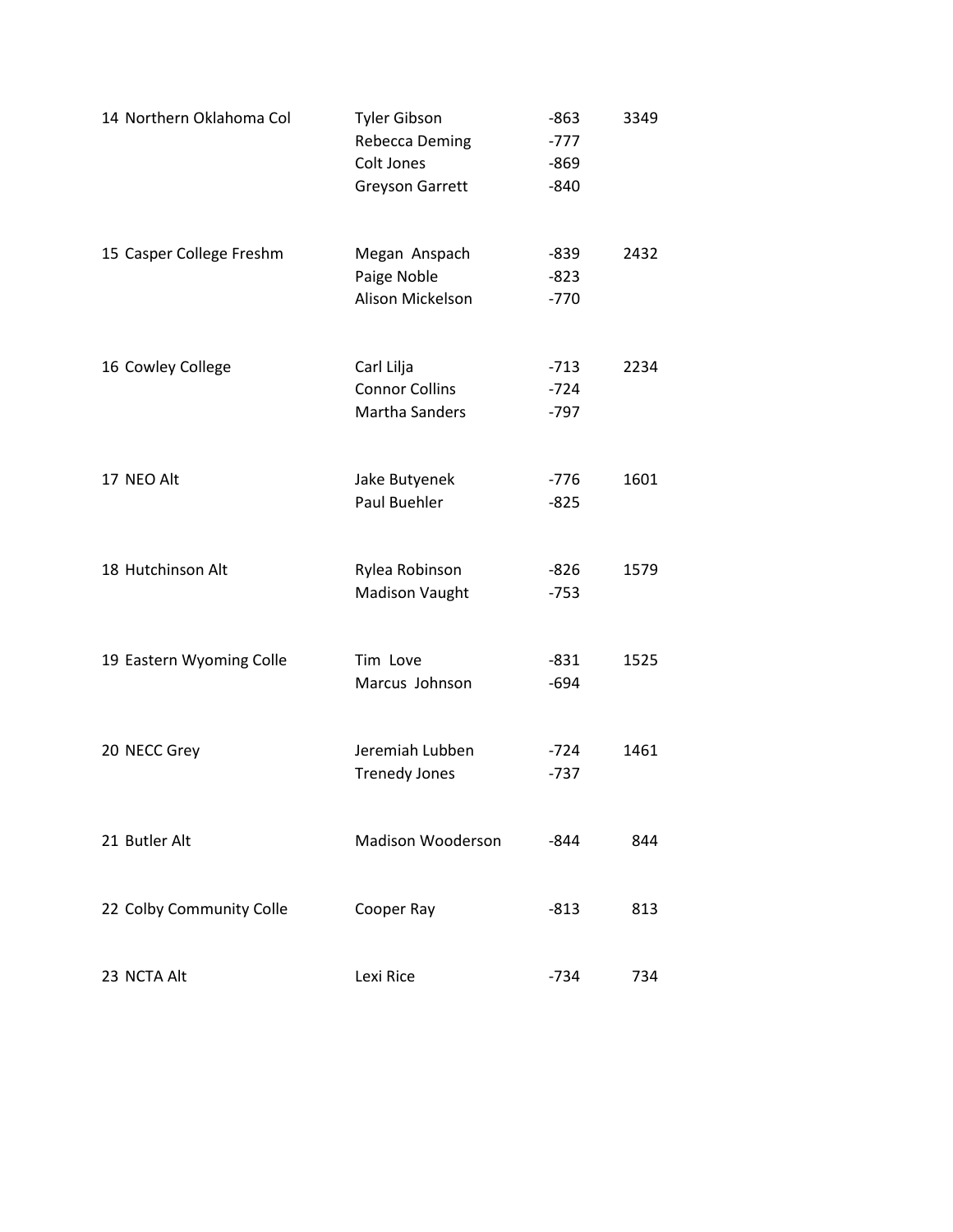High Team Overall (scoring the top 5 per team)

| Place | Team                                     | <b>Team Members</b>    |        | Score Tie Breaker(s)            |
|-------|------------------------------------------|------------------------|--------|---------------------------------|
|       | ---------------------<br>1 Butler Purple | Saige Ward             | -368   | ----- -----------------<br>1841 |
|       |                                          | Hunter Miller          | $-368$ |                                 |
|       |                                          | <b>Brody Nemecek</b>   | $-366$ |                                 |
|       |                                          | Eric Schafer           | $-363$ |                                 |
|       |                                          | Jentry Squires         | $-376$ |                                 |
|       | 2 Butler Black                           | Brenden Anderson       | -367   | 1802                            |
|       |                                          | Caleb Edens            | $-362$ |                                 |
|       |                                          | Alexis Lake            | $-333$ |                                 |
|       |                                          | Trevor Johnson         | $-359$ |                                 |
|       |                                          | Maggie Johnson         | $-381$ |                                 |
|       | 3 Butler Gold                            | Nash Stoller           | $-362$ | 1793                            |
|       |                                          | Michaela Marion        | $-369$ |                                 |
|       |                                          | Aspen Martin           | $-364$ |                                 |
|       |                                          | <b>Bella Neish</b>     | $-345$ |                                 |
|       |                                          | Logan Schlim           | $-353$ |                                 |
|       | 4 Northeastern Junior C                  | Jess Diehl             | -369   | 1761                            |
|       |                                          | Anna Owens             | $-365$ |                                 |
|       |                                          | MarLee Neu             | $-365$ |                                 |
|       |                                          | Ainsley Fischer        | $-350$ |                                 |
|       |                                          | <b>Blake Fabrizius</b> | $-312$ |                                 |
|       | 5 NEO #2                                 | <b>Trey Conley</b>     | $-359$ | 1753                            |
|       |                                          | Dalton Lee             | $-309$ |                                 |
|       |                                          | Hunter Johnson         | $-363$ |                                 |
|       |                                          | <b>Brooke Nowak</b>    | $-353$ |                                 |
|       |                                          | Katilyn Cloud          | $-369$ |                                 |
|       | 6 Hutchinson #1                          | <b>Will Banks</b>      | $-346$ | 1746                            |
|       |                                          | Kasey Johnson          | $-367$ |                                 |
|       |                                          | Jacey Massey           | $-370$ |                                 |
|       |                                          | <b>Baxter Blair</b>    | $-361$ |                                 |
|       |                                          | Sarah Sergeant         | $-302$ |                                 |
|       | 7 NEO #1                                 | Clay Allen             | $-353$ | 1731                            |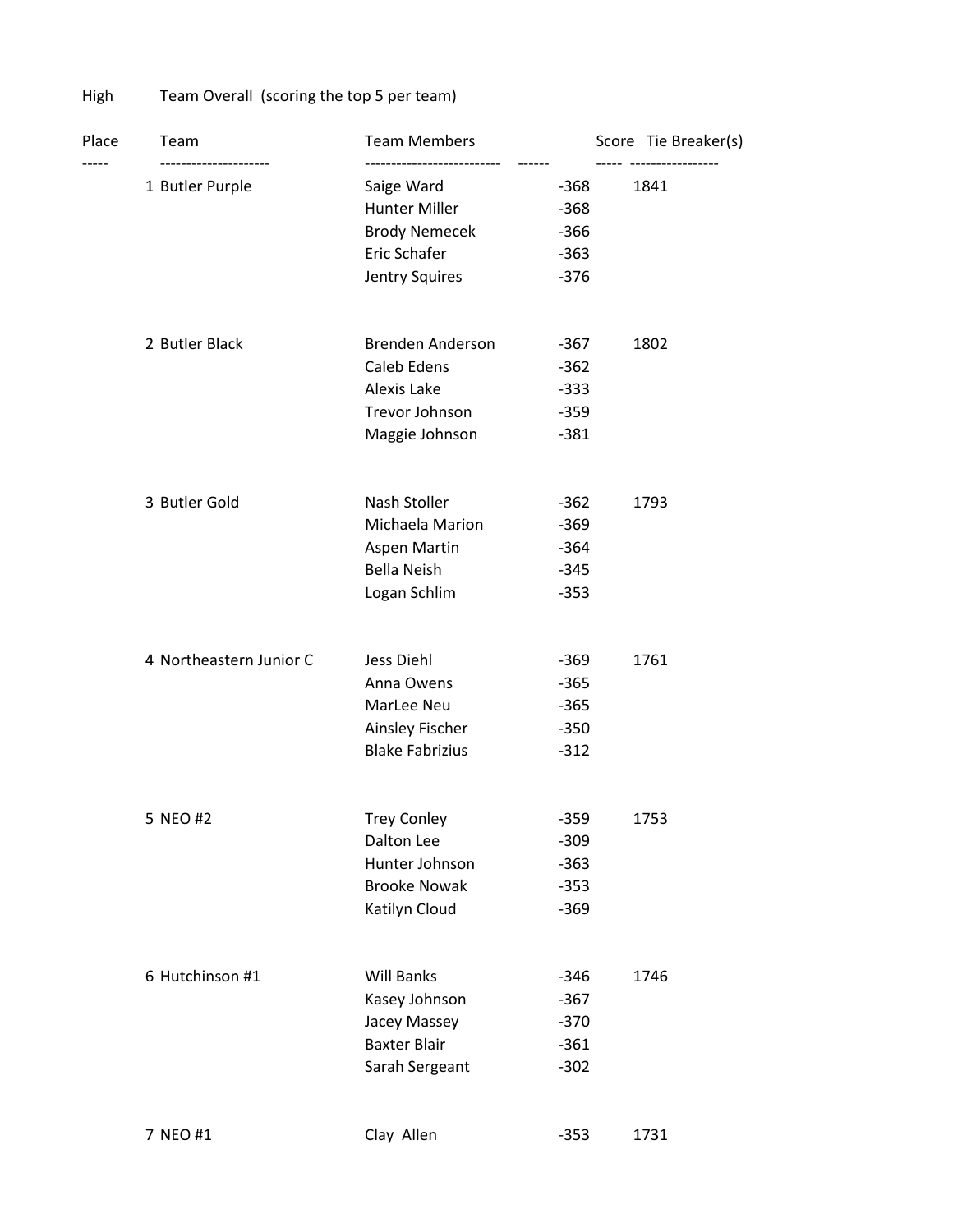|                          | <b>Fletcher Hennessy</b>   | $-337$ |      |
|--------------------------|----------------------------|--------|------|
|                          | Hannah Blankenship         | $-349$ |      |
|                          | Paige Trumble              | $-347$ |      |
|                          | Eleeza Waggoner            | $-345$ |      |
| 8 Hutchinson #2          | Jade Parrish               | $-323$ | 1721 |
|                          | Tray Zabokrtsky            | $-372$ |      |
|                          | Emma Jo Holland            | $-317$ |      |
|                          | Lorren Herndon             | $-362$ |      |
|                          | Kendal Stalnaker           | $-347$ |      |
| 9 Casper College Freshm  | McCoy Pace                 | -364   | 1693 |
|                          | <b>Justus Golding</b>      | $-302$ |      |
|                          | Jules Smyth                | $-351$ |      |
|                          | Jake Sellman               | $-309$ |      |
|                          | Ashlynn Fennema            | $-367$ |      |
| 10 Casper College Freshm | Elizabeth Burger           | $-332$ | 1631 |
|                          | Savannah Peterson          | $-315$ |      |
|                          | Dani Werner                | $-355$ |      |
|                          | Audrey Hildebran           | $-315$ |      |
|                          | Libby Twitchell            | $-314$ |      |
| 11 Colby Community Colle | Jordan Ostemeyer           | -301   | 1620 |
|                          | Lakin Perry                | $-342$ |      |
|                          | <b>Courtney Carr</b>       | $-355$ |      |
|                          | Kassie Pechanec            | $-319$ |      |
|                          | <b>Weston Schmidt</b>      | $-303$ |      |
| 12 NCTA                  | Cassidy Frey               | $-272$ | 1466 |
|                          | Clayton Runkle             | $-302$ |      |
|                          | <b>Audrey Brawner</b>      | $-346$ |      |
|                          | Olivia Nyberg              | $-285$ |      |
|                          | Meghan Spahr               | $-261$ |      |
| 13 NECC Black            | Brayden Anderson           | -285   | 1419 |
|                          | <b>Brandy Happold</b>      | $-314$ |      |
|                          | Lindsi Hughes              | $-247$ |      |
|                          | <b>Britney Kreikemeier</b> | $-260$ |      |
|                          | <b>Emerson Randa</b>       | $-313$ |      |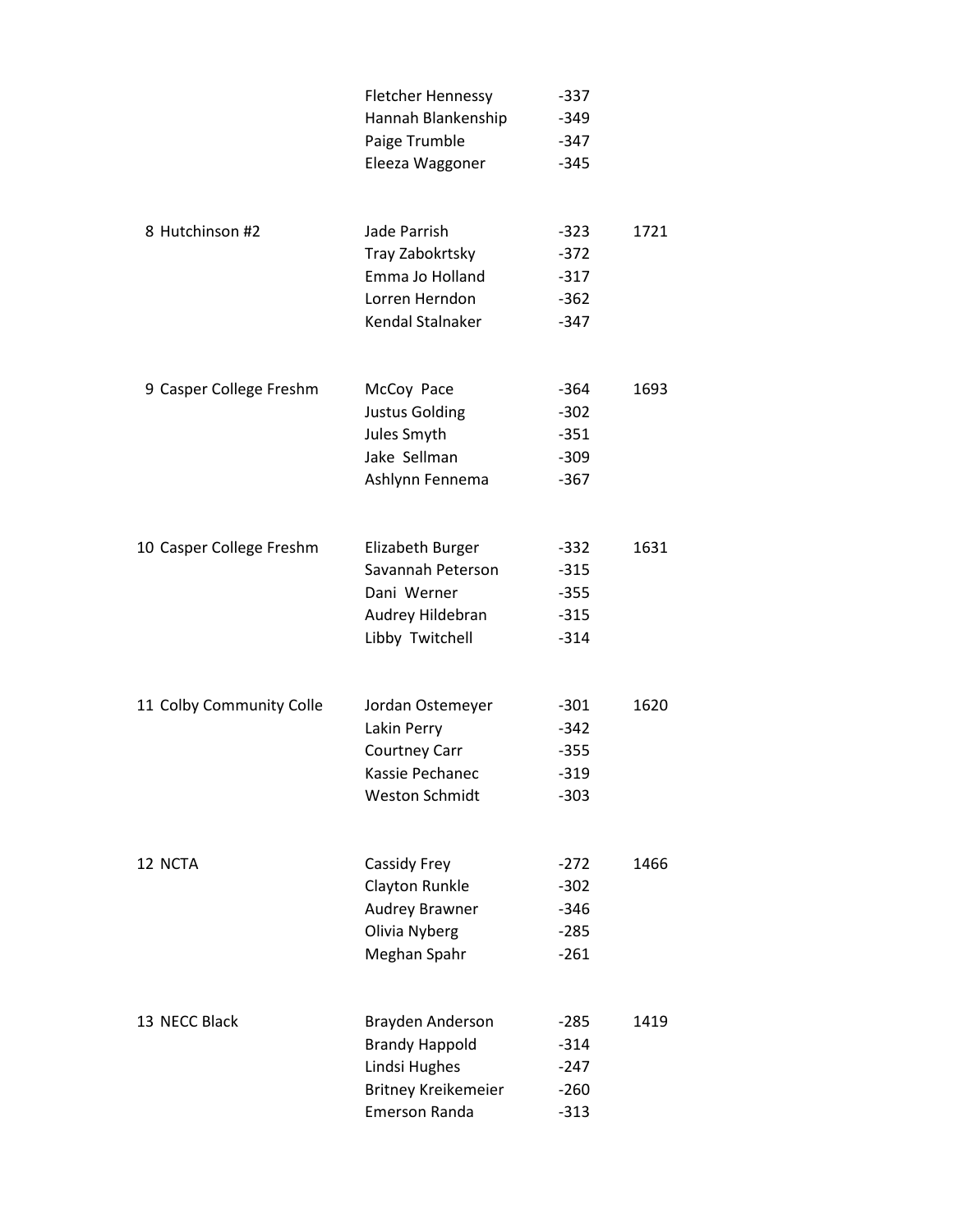| 14 Northern Oklahoma Col | <b>Tyler Gibson</b><br><b>Rebecca Deming</b><br>Colt Jones<br><b>Greyson Garrett</b> | $-351$<br>$-314$<br>$-365$<br>$-323$ | 1353 |
|--------------------------|--------------------------------------------------------------------------------------|--------------------------------------|------|
| 15 Casper College Freshm | Megan Anspach<br>Paige Noble<br>Alison Mickelson                                     | $-329$<br>$-331$<br>$-287$           | 947  |
| 16 Cowley College        | Carl Lilja<br><b>Connor Collins</b><br><b>Martha Sanders</b>                         | $-292$<br>$-241$<br>$-312$           | 845  |
| 17 Eastern Wyoming Colle | Tim Love<br>Marcus Johnson                                                           | $-349$<br>$-278$                     | 627  |
| 18 Hutchinson Alt        | Rylea Robinson<br>Madison Vaught                                                     | $-312$<br>$-291$                     | 603  |
| 19 NEO Alt               | Jake Butyenek<br>Paul Buehler                                                        | $-282$<br>$-319$                     | 601  |
| 20 NECC Grey             | Jeremiah Lubben<br><b>Trenedy Jones</b>                                              | $-279$<br>$-296$                     | 575  |
| 21 Colby Community Colle | Cooper Ray                                                                           | -333                                 | 333  |
| 22 Butler Alt            | <b>Madison Wooderson</b>                                                             | $-328$                               | 328  |
| 23 NCTA Alt              | Lexi Rice                                                                            | $-266$                               | 266  |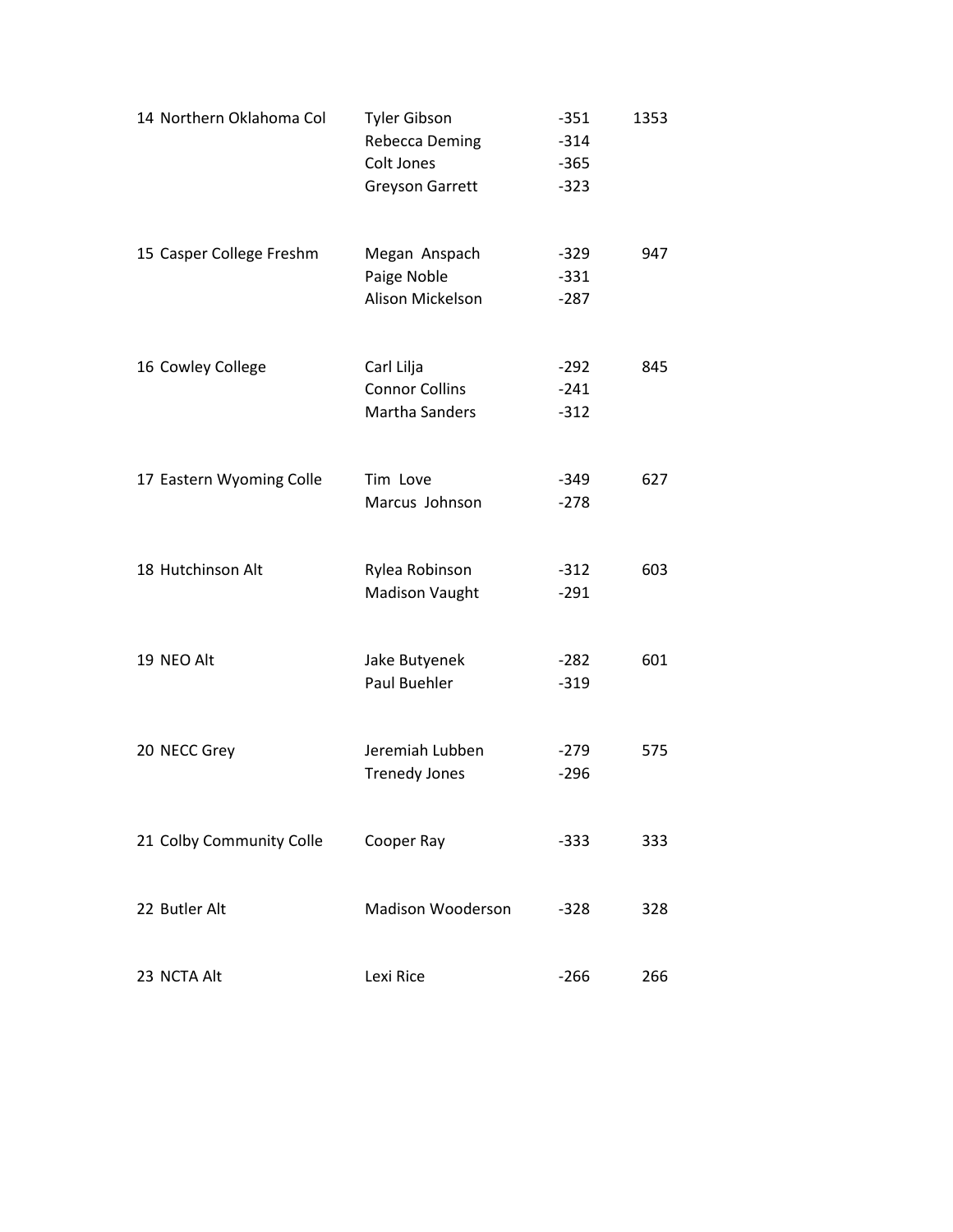High Team Overall Swine (scoring the top 5 per team)

| Place Team                            | <b>Team Members</b><br>-------------------- |                  | Score Tie Breaker(s)       |  |
|---------------------------------------|---------------------------------------------|------------------|----------------------------|--|
| ------------------<br>1 Butler Purple | Saige Ward                                  | ------<br>$-221$ | ------------------<br>1138 |  |
|                                       | <b>Hunter Miller</b>                        | $-212$           |                            |  |
|                                       | <b>Brody Nemecek</b>                        | $-232$           |                            |  |
|                                       | Eric Schafer                                | $-239$           |                            |  |
|                                       | Jentry Squires                              | $-234$           |                            |  |
| 2 Hutchinson #1                       | <b>Will Banks</b>                           | -243             | 1102                       |  |
|                                       | Kasey Johnson                               | $-239$           |                            |  |
|                                       | Jacey Massey                                | $-222$           |                            |  |
|                                       | <b>Baxter Blair</b>                         | $-191$           |                            |  |
|                                       | Sarah Sergeant                              | $-207$           |                            |  |
| 3 Butler Black                        | Brenden Anderson                            | $-224$           | 1094                       |  |
|                                       | Caleb Edens                                 | $-207$           |                            |  |
|                                       | Alexis Lake                                 | $-218$           |                            |  |
|                                       | Trevor Johnson                              | $-222$           |                            |  |
|                                       | Maggie Johnson                              | $-223$           |                            |  |
| 4 Hutchinson #2                       | Jade Parrish                                | $-230$           | 1075                       |  |
|                                       | Tray Zabokrtsky                             | $-220$           |                            |  |
|                                       | Emma Jo Holland                             | $-187$           |                            |  |
|                                       | Lorren Herndon                              | $-213$           |                            |  |
|                                       | Kendal Stalnaker                            | $-225$           |                            |  |
| 5 Northeastern Junior C               | Jess Diehl                                  | $-225$           | 1068                       |  |
|                                       | Anna Owens                                  | $-224$           |                            |  |
|                                       | MarLee Neu                                  | $-209$           |                            |  |
|                                       | Ainsley Fischer                             | $-215$           |                            |  |
|                                       | <b>Blake Fabrizius</b>                      | $-195$           |                            |  |
| 6 Butler Gold                         | Nash Stoller                                | $-212$           | 1059                       |  |
|                                       | Michaela Marion                             | $-206$           |                            |  |
|                                       | Aspen Martin                                | $-229$           |                            |  |
|                                       | <b>Bella Neish</b>                          | $-196$           |                            |  |
|                                       | Logan Schlim                                | $-216$           |                            |  |
| 7 NEO #1                              | Clay Allen                                  | $-187$ 1037      | 391                        |  |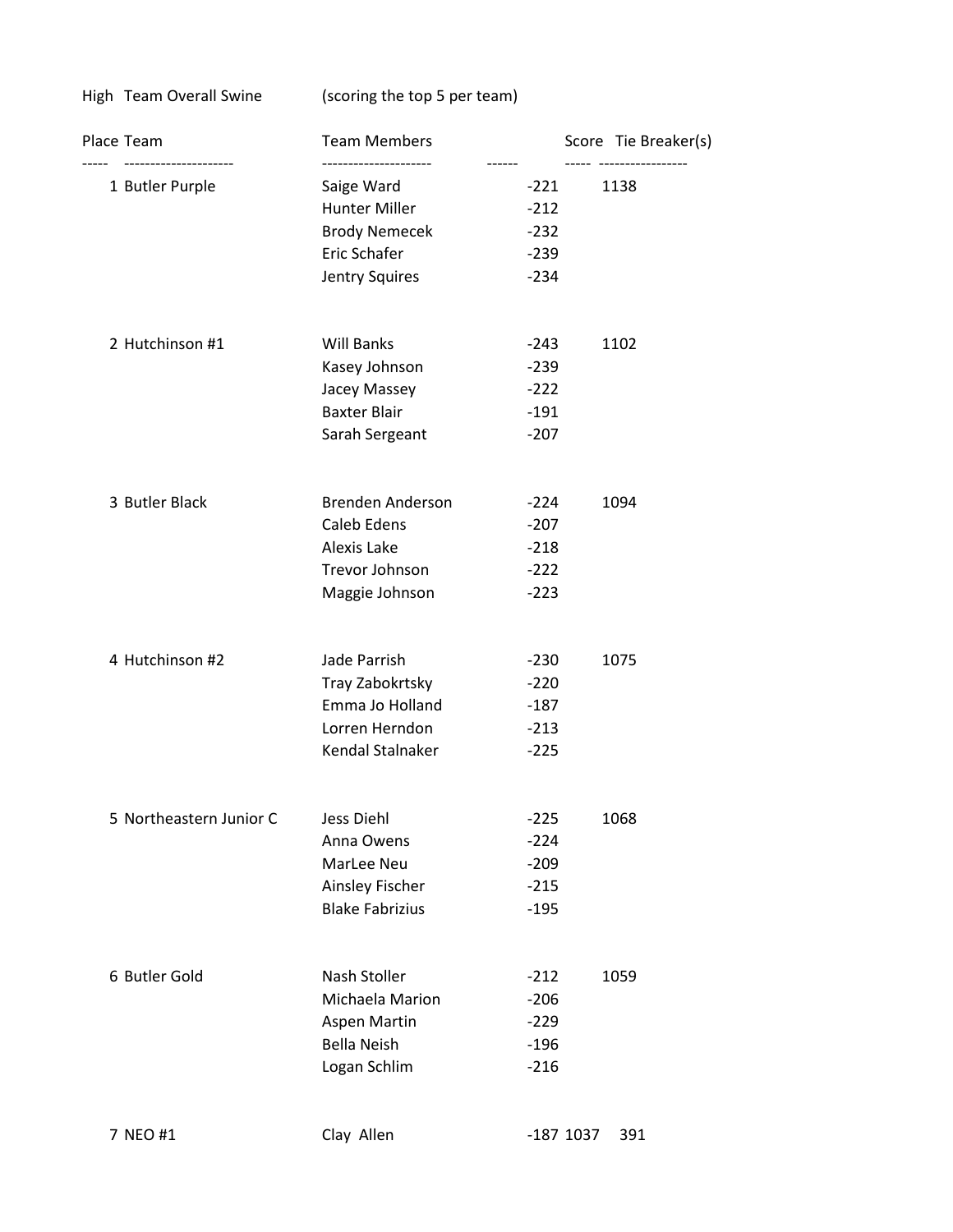|                          | <b>Fletcher Hennessy</b>   | $-206$      |      |
|--------------------------|----------------------------|-------------|------|
|                          | Hannah Blankenship         | $-218$      |      |
|                          | Paige Trumble              | $-212$      |      |
|                          | Eleeza Waggoner            | $-214$      |      |
| 8 Casper College Freshm  | McCoy Pace                 | $-212$ 1037 | 371  |
|                          | <b>Justus Golding</b>      | $-216$      |      |
|                          | Jules Smyth                | $-196$      |      |
|                          | Jake Sellman               | $-214$      |      |
|                          | Ashlynn Fennema            | $-199$      |      |
| 9 NEO #2                 | <b>Trey Conley</b>         | $-204$      | 1022 |
|                          | Dalton Lee                 | $-213$      |      |
|                          | Hunter Johnson             | $-191$      |      |
|                          | <b>Brooke Nowak</b>        | $-207$      |      |
|                          | Katilyn Cloud              | $-207$      |      |
| 10 Casper College Freshm | Elizabeth Burger           | $-185$      | 1009 |
|                          | Savannah Peterson          | $-216$      |      |
|                          | Dani Werner                | $-220$      |      |
|                          | Audrey Hildebran           | $-196$      |      |
|                          | Libby Twitchell            | $-192$      |      |
| 11 Colby Community Colle | Jordan Ostemeyer           | $-214$      | 974  |
|                          | Lakin Perry                | $-198$      |      |
|                          | <b>Courtney Carr</b>       | $-175$      |      |
|                          | Kassie Pechanec            | $-190$      |      |
|                          | <b>Weston Schmidt</b>      | $-197$      |      |
| 12 NECC Black            | Brayden Anderson           | $-195$      | 943  |
|                          | <b>Brandy Happold</b>      | $-187$      |      |
|                          | Lindsi Hughes              | $-188$      |      |
|                          | <b>Britney Kreikemeier</b> | $-183$      |      |
|                          | <b>Emerson Randa</b>       | $-190$      |      |
| 13 NCTA                  | Cassidy Frey               | $-179$      | 920  |
|                          | Clayton Runkle             | $-191$      |      |
|                          | Audrey Brawner             | $-203$      |      |
|                          | Olivia Nyberg              | $-172$      |      |
|                          | Meghan Spahr               | $-175$      |      |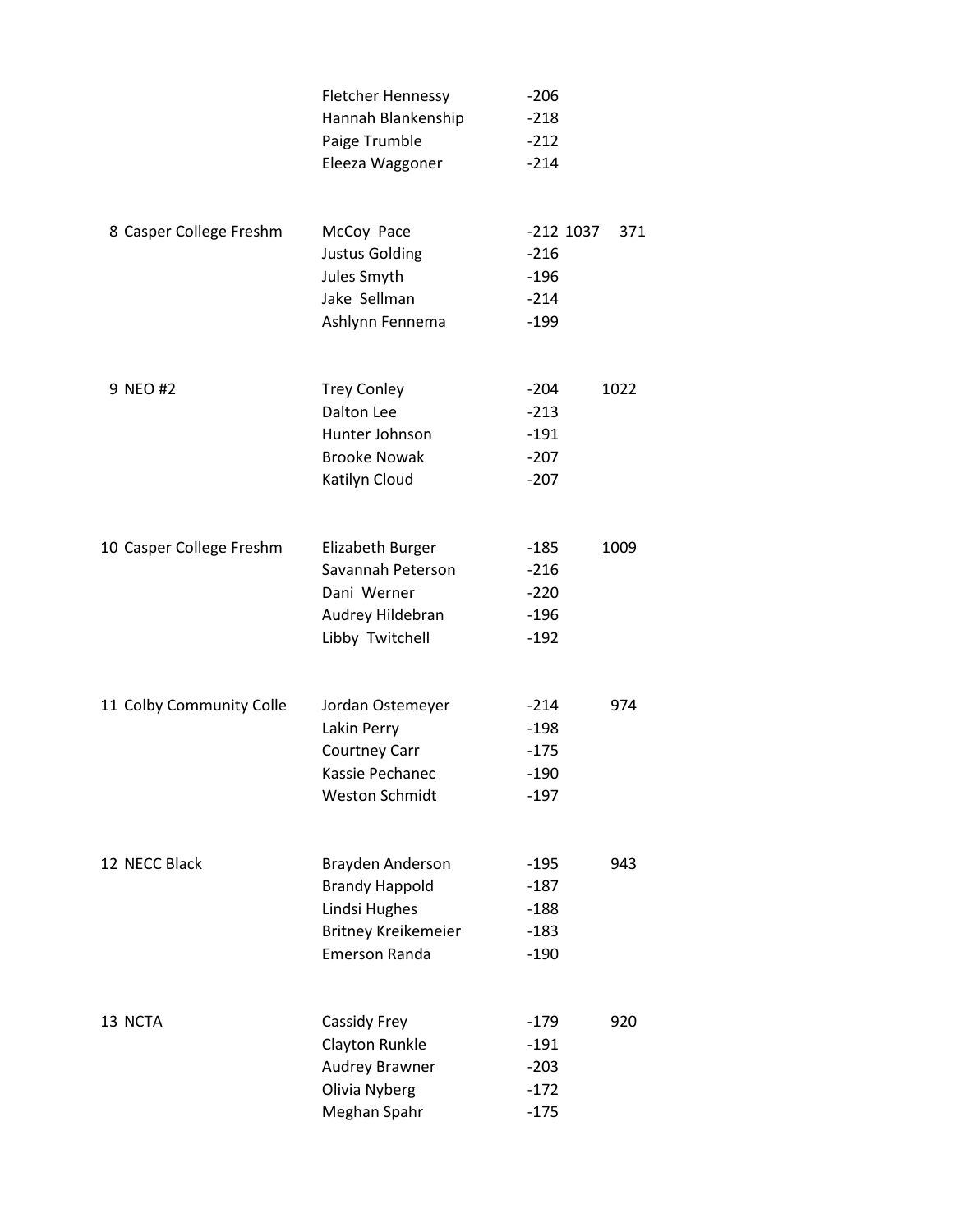| 14 Northern Oklahoma Col | <b>Tyler Gibson</b><br>Rebecca Deming<br>Colt Jones<br><b>Greyson Garrett</b> | $-221$<br>$-180$<br>$-224$<br>$-199$ | 824 |
|--------------------------|-------------------------------------------------------------------------------|--------------------------------------|-----|
| 15 Casper College Freshm | Megan Anspach<br>Paige Noble<br>Alison Mickelson                              | $-205$<br>$-180$<br>$-210$           | 595 |
| 16 Cowley College        | Carl Lilja<br><b>Connor Collins</b><br><b>Martha Sanders</b>                  | -146<br>$-216$<br>$-204$             | 566 |
| 17 NEO Alt               | Jake Butyenek<br>Paul Buehler                                                 | $-204$<br>$-218$                     | 422 |
| 18 Hutchinson Alt        | Rylea Robinson<br>Madison Vaught                                              | $-209$<br>$-194$                     | 403 |
| 19 Eastern Wyoming Colle | Tim Love<br>Marcus Johnson                                                    | $-202$ 376<br>$-174$                 | 146 |
| 20 NECC Grey             | Jeremiah Lubben<br><b>Trenedy Jones</b>                                       | $-187376$<br>$-189$                  | 139 |
| 21 Butler Alt            | <b>Madison Wooderson</b>                                                      | $-215$                               | 215 |
| 22 Colby Community Colle | Cooper Ray                                                                    | $-194$                               | 194 |
| 23 NCTA Alt              | Lexi Rice                                                                     | $-189$                               | 189 |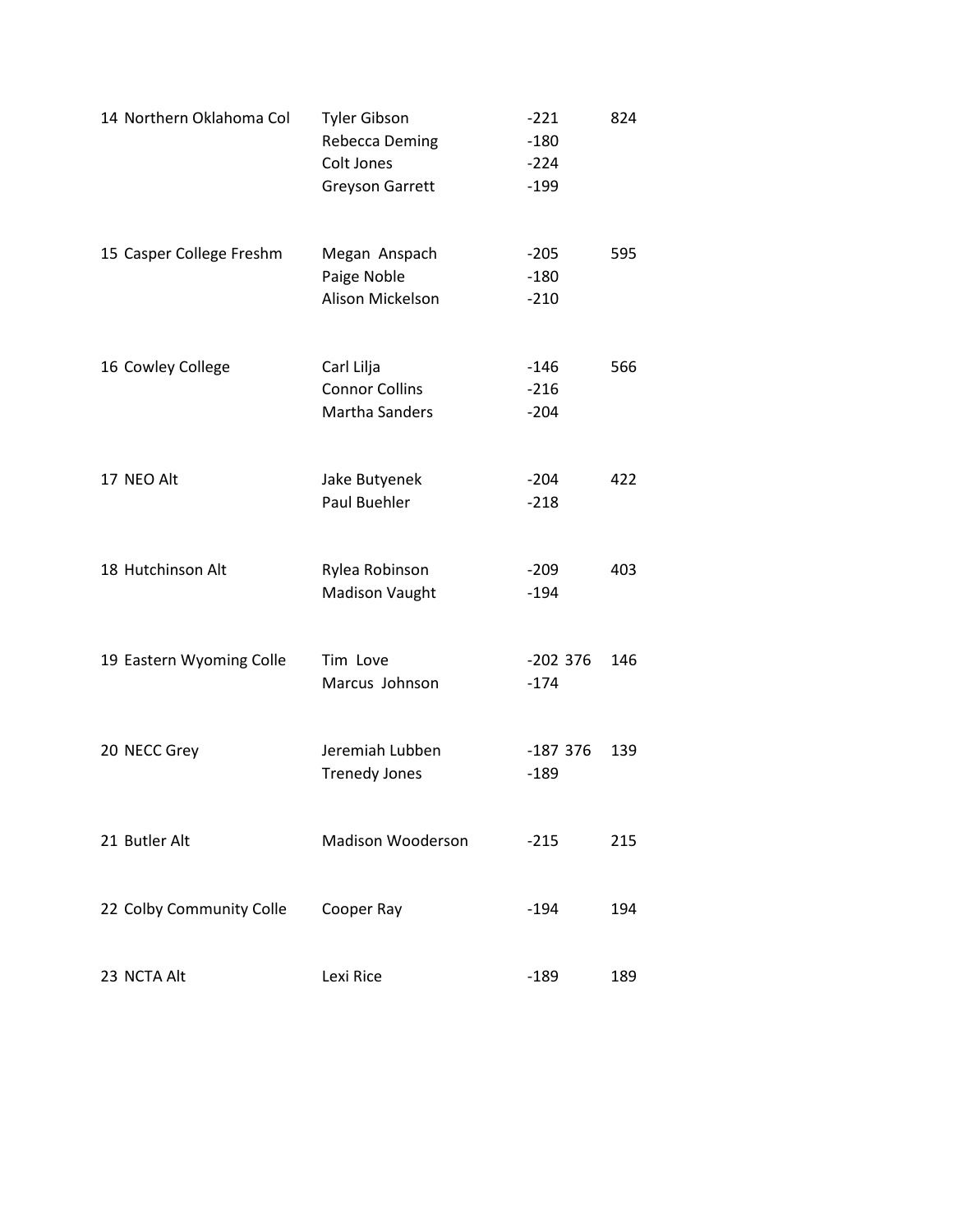## High Team Overall (scc e top 5 per team)

| Place Team<br>--------------------- | Team Me mbers<br>----------- |      |      | Score Tie Breaker(s)<br>----- ----------------- |
|-------------------------------------|------------------------------|------|------|-------------------------------------------------|
| 1 Butler Purple                     | Saige Ward                   | 332) |      | 1618                                            |
|                                     | Hunter Mill er               | 337) |      |                                                 |
|                                     | Brody Neme ek                | 306) |      |                                                 |
|                                     | Eric Schafe r                | 314) |      |                                                 |
|                                     | Jentry Squi res              | 329) |      |                                                 |
| 2 Butler Black                      | Brenden Ancerson             | 314) | 1595 | 686                                             |
|                                     | Caleb Edens                  | 321) |      |                                                 |
|                                     | Alexis Lake                  | 301) |      |                                                 |
|                                     | Trevor John son              | 327) |      |                                                 |
|                                     | Maggie Johnson               | 332) |      |                                                 |
| 3 Northeastern Juni Jess Diehl      |                              | 325) | 1595 | 643                                             |
|                                     | Anna Owens                   | 323) |      |                                                 |
|                                     | MarLee Neu                   | 305) |      |                                                 |
|                                     | Ainsley Fis cher             | 330) |      |                                                 |
|                                     | Blake Fabri zius             | 312) |      |                                                 |
| 4 Hutchinson #1                     | <b>Will Banks</b>            | 333) |      | 1594                                            |
|                                     | Kasey Johns on               | 313) |      |                                                 |
|                                     | Jacey Masse y                | 315) |      |                                                 |
|                                     | Baxter Blair                 | 316) |      |                                                 |
|                                     | Sarah Serge ant              | 317) |      |                                                 |
| 5 Hutchinson #2                     | Jade Parris h                | 316) |      | 1573                                            |
|                                     | Tray Zabokr tsky             | 322) |      |                                                 |
|                                     | Emma Jo Holand               | 300) |      |                                                 |
|                                     | Lorren Hern don              | 318) |      |                                                 |
|                                     | Kendal Stal naker            | 317) |      |                                                 |
| 6 NEO #1                            | Clay Allen                   | 293) |      | 1560                                            |
|                                     | Fletcher He nnessy           | 321) |      |                                                 |
|                                     | Hannah Blar kenship          | 325) |      |                                                 |
|                                     | Paige Trumble                | 319) |      |                                                 |
|                                     | Eleeza Wagg oner             | 302) |      |                                                 |
| 7 Butler Gold                       | Nash Stolle r                | 321) |      | 1538                                            |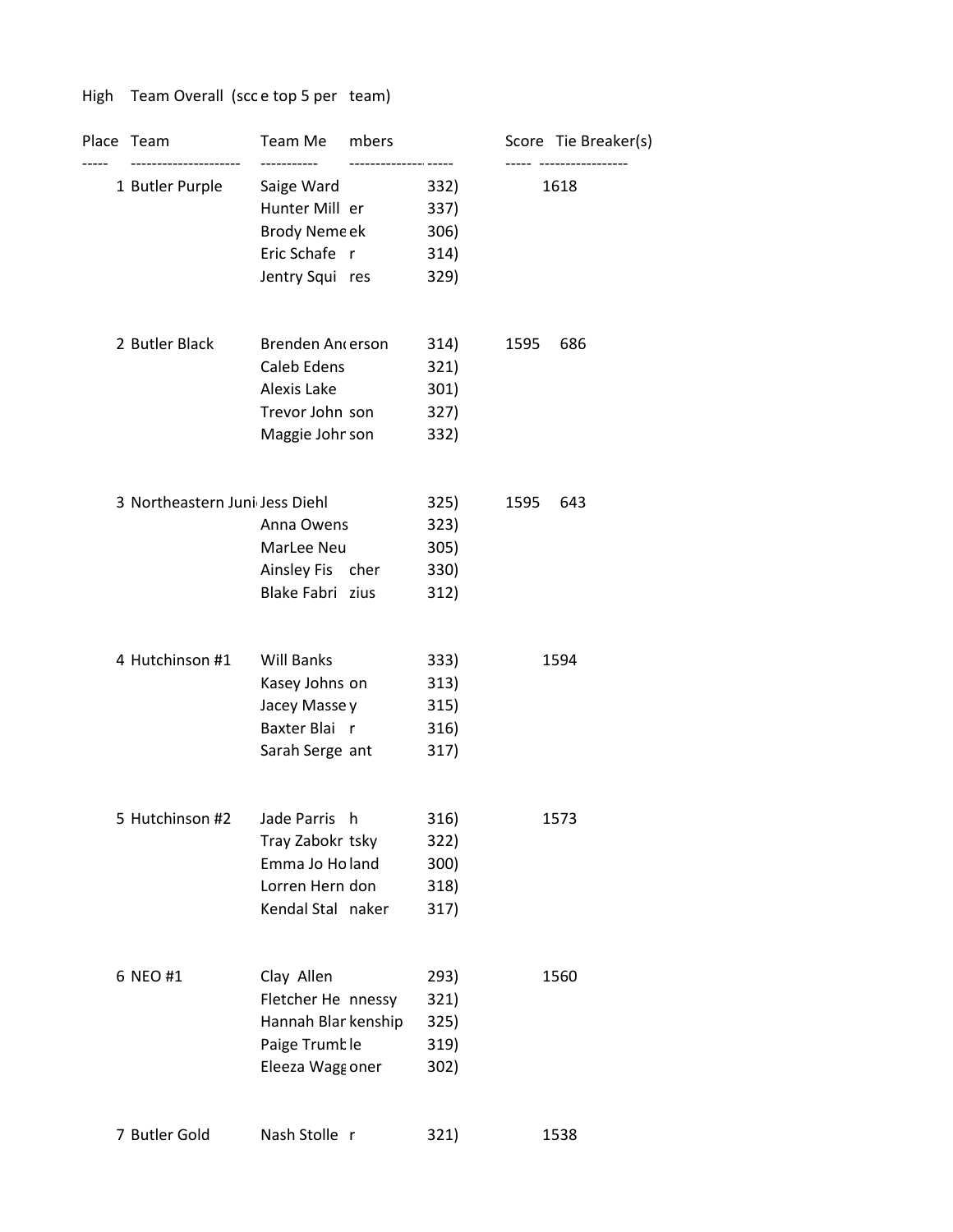|                                        | Michaela Mirion<br>Aspen Martin<br><b>Bella Neish</b><br>Logan Schli m                            | 296)<br>310)<br>304)<br>307)         |      |
|----------------------------------------|---------------------------------------------------------------------------------------------------|--------------------------------------|------|
| 8 Casper College Fre McCoy Pace        | Justus Gold ing<br>Jules Smyth<br>Jake Sellm an<br>Ashlynn Fen nema                               | 283)<br>312)<br>305)<br>295)<br>308) | 1503 |
| 9 Casper College Fre Elizabeth B urger | Savannah Peterson<br>Dani Werner<br>Audrey Hild ebran<br>Libby Twit chell                         | 293)<br>292)<br>283)<br>315)<br>302) | 1485 |
| 10 NEO #2                              | <b>Trey Conley</b><br><b>Dalton Lee</b><br>Hunter John son<br><b>Brooke Nowk</b><br>Katilyn Cloud | 289)<br>293)<br>298)<br>289)<br>301) | 1470 |
| 11 Colby Community Jordan Oste meyer   | Lakin Perry<br>Courtney Carr<br>Kassie Pech anec<br>Weston Schridt                                | 245)<br>310)<br>263)<br>290)<br>280) | 1388 |
| 12 NCTA                                | Cassidy Fre y<br>Clayton Run kle<br>Audrey Brawner<br>Olivia Nybe rg<br>Meghan Spar               | 295)<br>271)<br>276)<br>253)<br>248) | 1343 |
| 13 NECC Black                          | Brayden Ancerson<br>Brandy Hapt old<br>Lindsi Hugh es<br>Britney Kre ikemeier<br>Emerson Raida    | 294)<br>247)<br>247)<br>267)<br>276) | 1331 |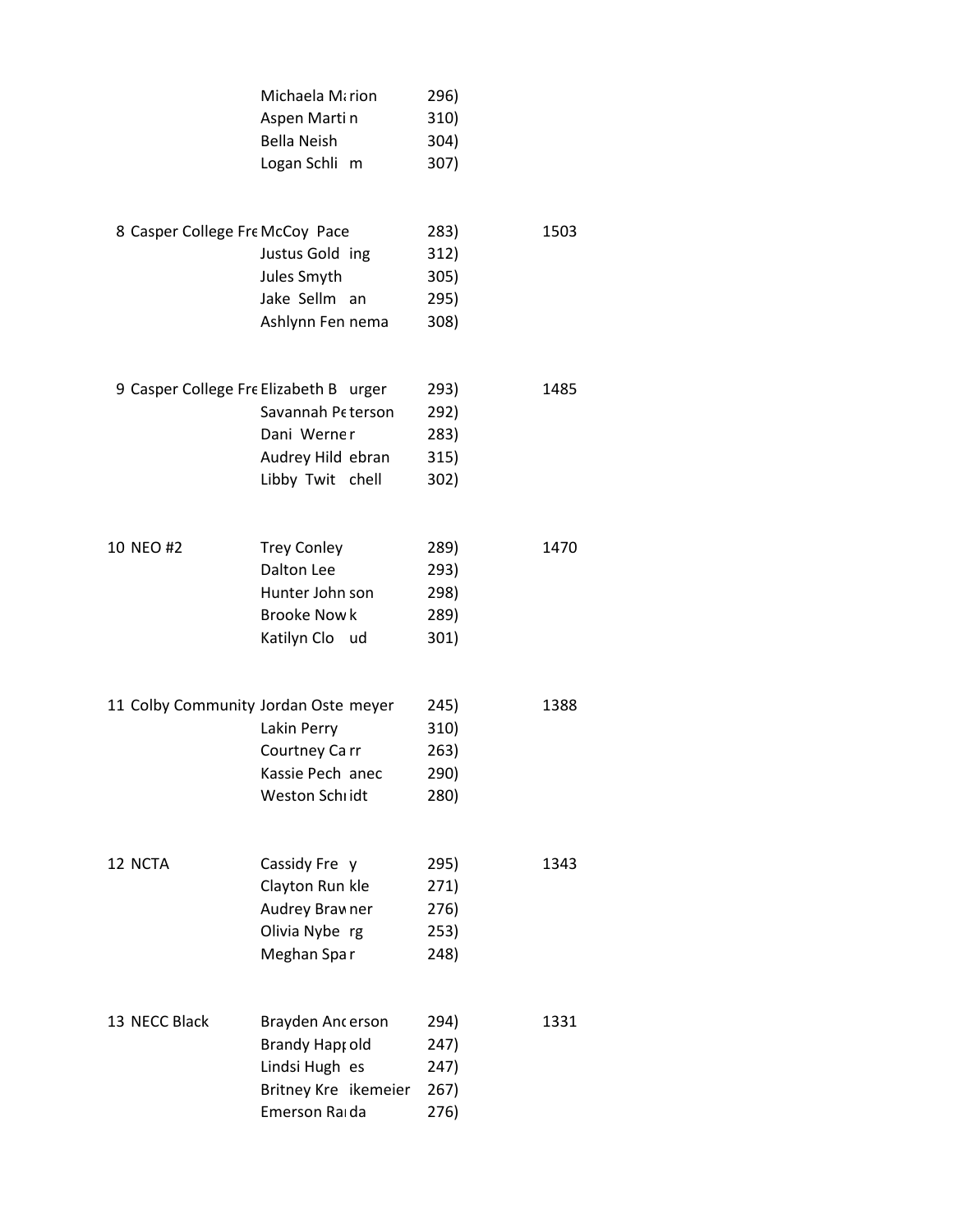| 14 Northern Oklahon Tyler Gibso n   | Rebecca Dering<br>Colt Jones<br>Greyson Gar rett | 291)<br>283)<br>280)<br>318) | 1172 |
|-------------------------------------|--------------------------------------------------|------------------------------|------|
| 15 Casper College Fre Megan Ans ach | Paige Noble<br>Alison Mick elson                 | 305)<br>312)<br>273)         | 890  |
| 16 Cowley College                   | Carl Lilja<br>Connor Coll ins<br>Martha Sancers  | 275)<br>267)<br>281)         | 823  |
| 17 NEO Alt                          | Jake Butyen ek<br>Paul Buehle r                  | 290)<br>288)                 | 578  |
| 18 Hutchinson Alt                   | Rylea Robin son<br>Madison Varght                | 305)<br>268)                 | 573  |
| 19 Eastern Wyoming Tim Love         | Marcus Joh nson                                  | 280)<br>242)                 | 522  |
| 20 NECC Grey                        | Jeremiah Lu bben<br>Trenedy Jon es               | 258)<br>252)                 | 510  |
| 21 Butler Alt                       | Madison Wc derson                                | 301)                         | 301  |
| 22 Colby Community Cooper Ray       |                                                  | 286)                         | 286  |
| 23 NCTA Alt                         | Lexi Rice                                        | 279)                         | 279  |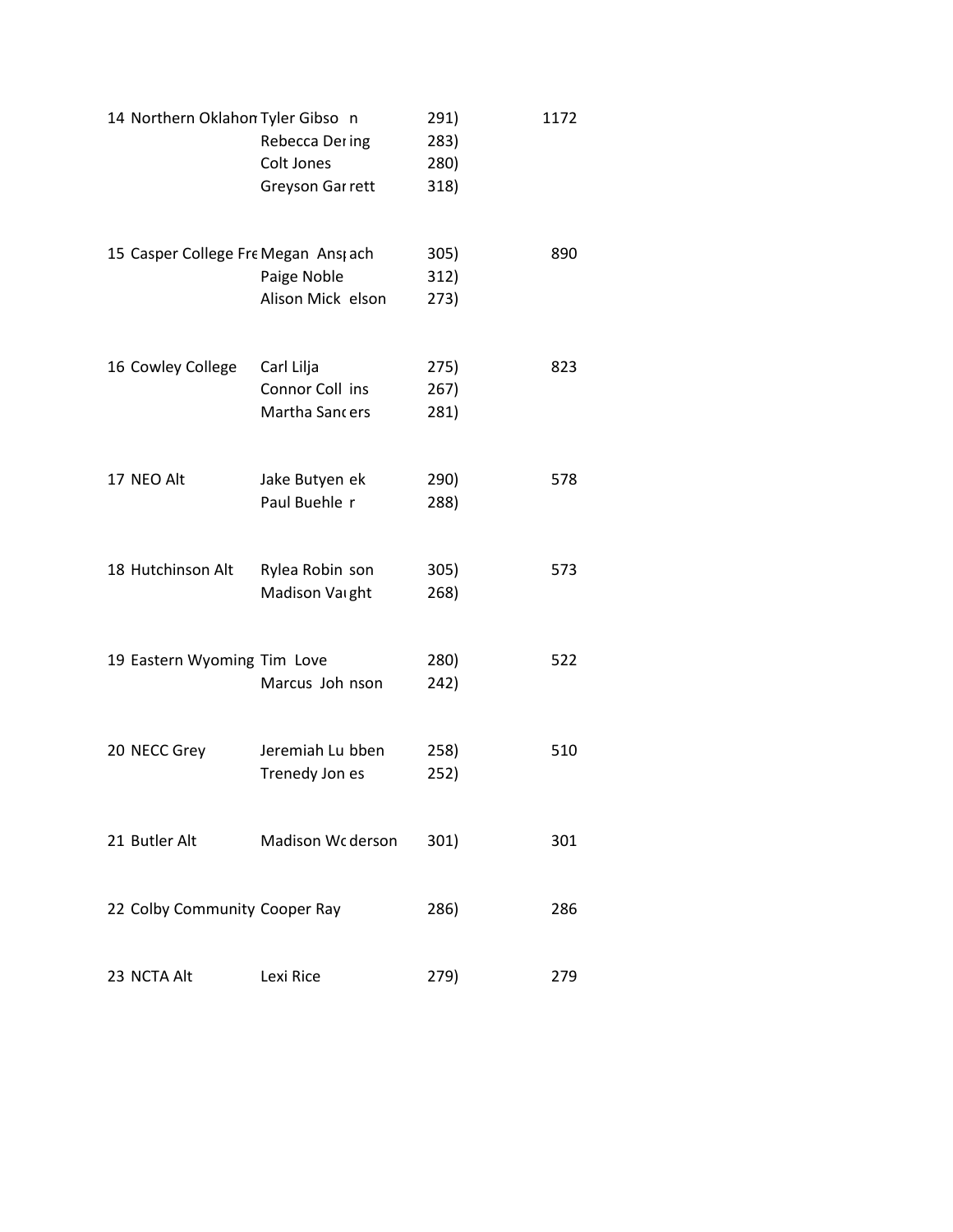## High Team Reasons (scoring the top 5 per team)

|  | Place Team                               | <b>Team Members</b>              | Score Tie Breaker(s)            |
|--|------------------------------------------|----------------------------------|---------------------------------|
|  | ---------------------<br>1 Butler Purple | Saige Ward<br>$-353$             | ----- -----------------<br>1801 |
|  |                                          | Hunter Miller<br>$-355$          |                                 |
|  |                                          | Brody Nemecek<br>$-352$          |                                 |
|  |                                          | Eric Schafer<br>$-375$           |                                 |
|  |                                          | Jentry Squires<br>$-366$         |                                 |
|  | 2 Butler Black                           | Brenden Anderson<br>$-357$       | 1763                            |
|  |                                          | Caleb Edens<br>$-345$            |                                 |
|  |                                          | Alexis Lake<br>$-333$            |                                 |
|  |                                          | Trevor Johnson<br>$-358$         |                                 |
|  |                                          | Maggie Johnson<br>$-370$         |                                 |
|  | 3 Hutchinson #1                          | <b>Will Banks</b><br>$-373$      | 1747                            |
|  |                                          | Kasey Johnson<br>$-351$          |                                 |
|  |                                          | Jacey Massey<br>$-341$           |                                 |
|  |                                          | <b>Baxter Blair</b><br>$-347$    |                                 |
|  |                                          | Sarah Sergeant<br>$-335$         |                                 |
|  | 4 Hutchinson #2                          | Jade Parrish<br>$-345$           | 1710                            |
|  |                                          | Tray Zabokrtsky<br>$-349$        |                                 |
|  |                                          | Emma Jo Holland<br>$-333$        |                                 |
|  |                                          | Lorren Herndon<br>$-344$         |                                 |
|  |                                          | Kendal Stalnaker<br>$-339$       |                                 |
|  | 5 Butler Gold                            | Nash Stoller<br>$-347$           | 1706                            |
|  |                                          | Michaela Marion<br>$-343$        |                                 |
|  |                                          | Aspen Martin<br>$-345$           |                                 |
|  |                                          | Bella Neish<br>$-332$            |                                 |
|  |                                          | Logan Schlim<br>$-339$           |                                 |
|  | 6 Northeastern Junior C                  | Jess Diehl<br>$-349$             | 1702                            |
|  |                                          | Anna Owens<br>$-363$             |                                 |
|  |                                          | MarLee Neu<br>$-328$             |                                 |
|  |                                          | Ainsley Fischer<br>$-337$        |                                 |
|  |                                          | <b>Blake Fabrizius</b><br>$-325$ |                                 |
|  | 7 NEO #1                                 | Clay Allen<br>$-320$             | 1660                            |
|  |                                          | Fletcher Hennessy<br>$-340$      |                                 |
|  |                                          | Hannah Blankenship<br>$-337$     |                                 |
|  |                                          | Paige Trumble<br>$-335$          |                                 |
|  |                                          | Eleeza Waggoner<br>$-328$        |                                 |
|  | 8 Casper College Freshm                  | Elizabeth Burger<br>$-322$       | 1624                            |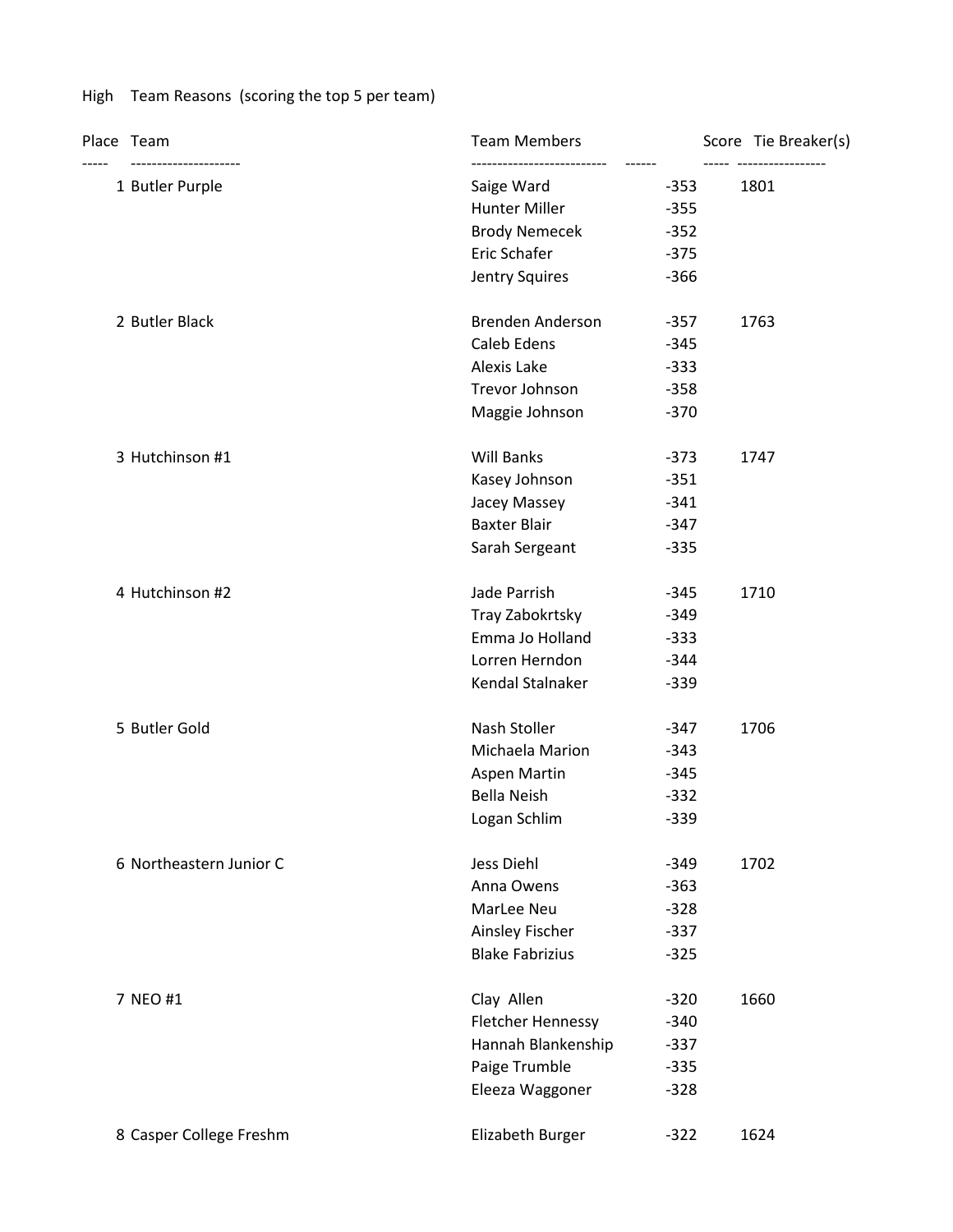|                          | Savannah Peterson          | $-326$ |      |
|--------------------------|----------------------------|--------|------|
|                          | Dani Werner                | $-328$ |      |
|                          | Audrey Hildebran           | $-319$ |      |
|                          | Libby Twitchell            | $-329$ |      |
| 9 NEO #2                 | <b>Trey Conley</b>         | $-319$ | 1619 |
|                          | Dalton Lee                 | $-318$ |      |
|                          | Hunter Johnson             | $-313$ |      |
|                          | <b>Brooke Nowak</b>        | $-329$ |      |
|                          | Katilyn Cloud              | $-340$ |      |
| 10 Casper College Freshm | McCoy Pace                 | $-311$ | 1573 |
|                          | <b>Justus Golding</b>      | $-323$ |      |
|                          | Jules Smyth                | $-314$ |      |
|                          | Jake Sellman               | $-302$ |      |
|                          | Ashlynn Fennema            | $-323$ |      |
| 11 Colby Community Colle | Jordan Ostemeyer           | $-291$ | 1503 |
|                          | Lakin Perry                | $-313$ |      |
|                          | Courtney Carr              | $-300$ |      |
|                          | Kassie Pechanec            | $-298$ |      |
|                          | Weston Schmidt             | $-301$ |      |
| 12 NCTA                  | Cassidy Frey               | $-292$ | 1461 |
|                          | Clayton Runkle             | $-296$ |      |
|                          | Audrey Brawner             | $-307$ |      |
|                          | Olivia Nyberg              | $-281$ |      |
|                          | Meghan Spahr               | $-285$ |      |
| 13 NECC Black            | Brayden Anderson           | $-293$ | 1445 |
|                          | <b>Brandy Happold</b>      | $-284$ |      |
|                          | Lindsi Hughes              | $-282$ |      |
|                          | <b>Britney Kreikemeier</b> | $-287$ |      |
|                          | Emerson Randa              | $-299$ |      |
| 14 Northern Oklahoma Col | <b>Tyler Gibson</b>        | $-323$ | 1318 |
|                          | Rebecca Deming             | $-313$ |      |
|                          | Colt Jones                 | $-348$ |      |
|                          | <b>Greyson Garrett</b>     | $-334$ |      |
| 15 Casper College Freshm | Megan Anspach              | $-310$ | 931  |
|                          | Paige Noble                | $-321$ |      |
|                          | Alison Mickelson           | $-300$ |      |
| 16 Cowley College        | Carl Lilja                 | $-272$ | 845  |
|                          | <b>Connor Collins</b>      | $-282$ |      |
|                          | Martha Sanders             | $-291$ |      |